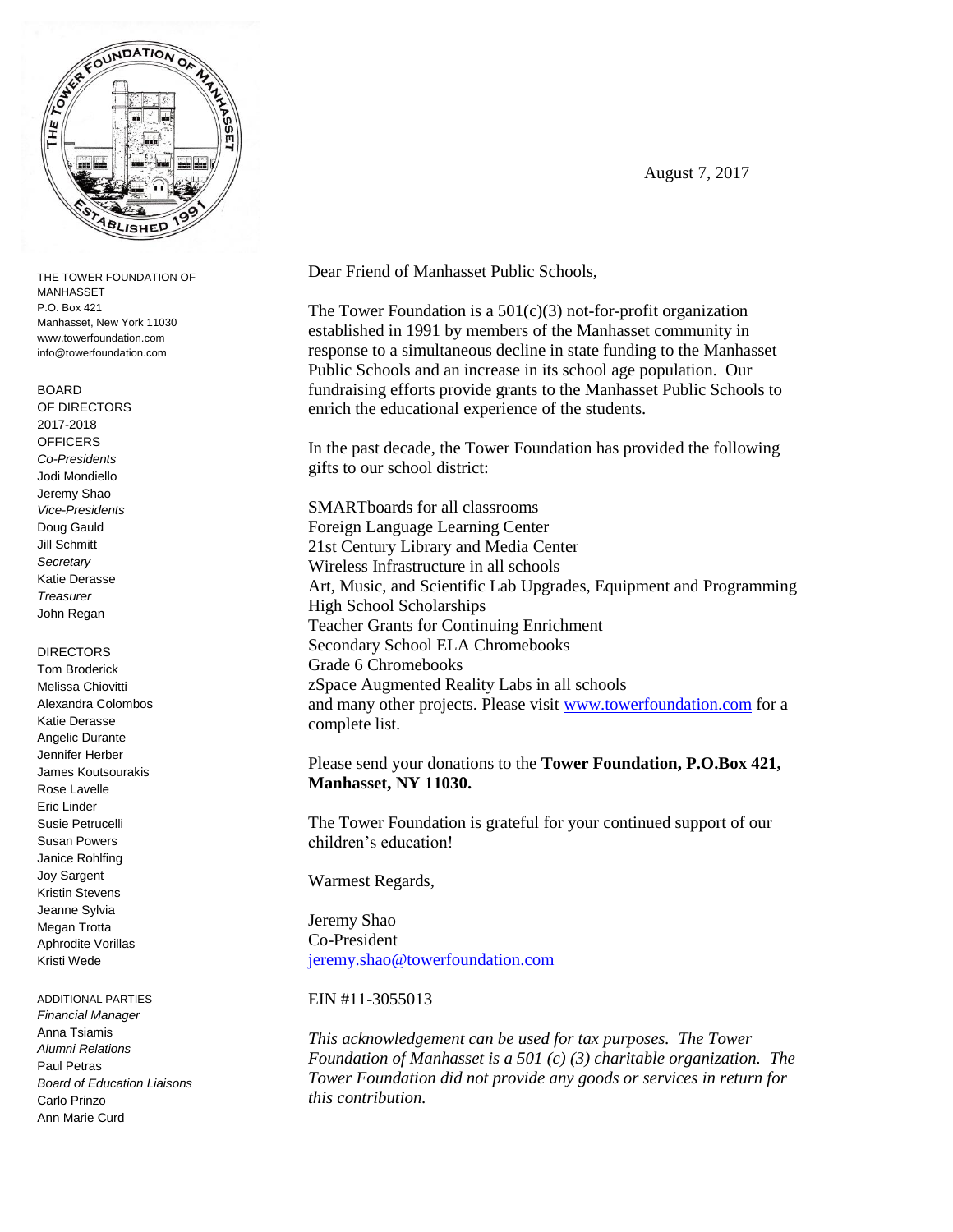

August 7, 2017

## Dear Sponsor,

We are contacting you on behalf of the Tower Foundation of Manhasset ("Tower"), a non-profit organization established over 25 years to enrich the educational experience of students in the Manhasset public school system. Our goal is to raise funds from the private sector, including individuals, families and businesses to distribute as grants towards very specific initiatives. Each year, the initiative changes to meet needs of the school that otherwise would be limited by the constraints of the traditional school budget process. In the past, we have funded vital projects including the Interactive White Board Initiative, the Modernization of the High School Media Center, the Wi-Fi Initiative, Digitalizing the English Classroom Experience, the Sixth Grade Chromebook Initiative and the Foreign Language Learning Center.

To raise funds, Tower organizes various events including our dinner dance in March and our shopping event and Bingo night in November among others. This year, we are launching a new event called the Manhasset Fall Festival (www.manhassetfallfestival.com). This event will be held on Saturday, October 14 from 10am – 5pm at Strathmore Vanderbilt Country Club. It will be an outdoor occasion planned with fun filled activities for the whole family including bounce houses, hay rides, a hay maze, sack races, pumpkin painting, fall crafts and more. This will be complimented by country music, a pumpkin patch, a full barbecue lunch, a beer garden (for adults only) and seasonal sale items like mums, corn stalks, fresh pies and donuts. The event will be targeted toward the Manhasset and nearby communities and will be open to the public. It is our intent to both raise funds for our 2017 initiative but also to create a wonderful, new fall tradition for the local community.

In 2017, the Tower Foundation is using funds raised to support the zSpace 3D Interactive Labs Initiative. The objective of these labs is to support student achievement in mathematics and science by providing access to STEM content in an interactive 3D environment. Through zSpace, students can interact with objects and truly understand the science behind them, which is often too complex, expensive or dangerous to do in the classroom. For instance, in the interactive lab a student can see a beating heart in virtual reality. They can manipulate it and peel it open to learn about its components. Across a range of subjects in both elementary and high school, this 3D technology allows our students to become fully immersed in their learning experience and to learn abstract content in a concrete manner. (Visit zspace.com for more information.)

Sincerely,

Tower Foundation of Manhasset